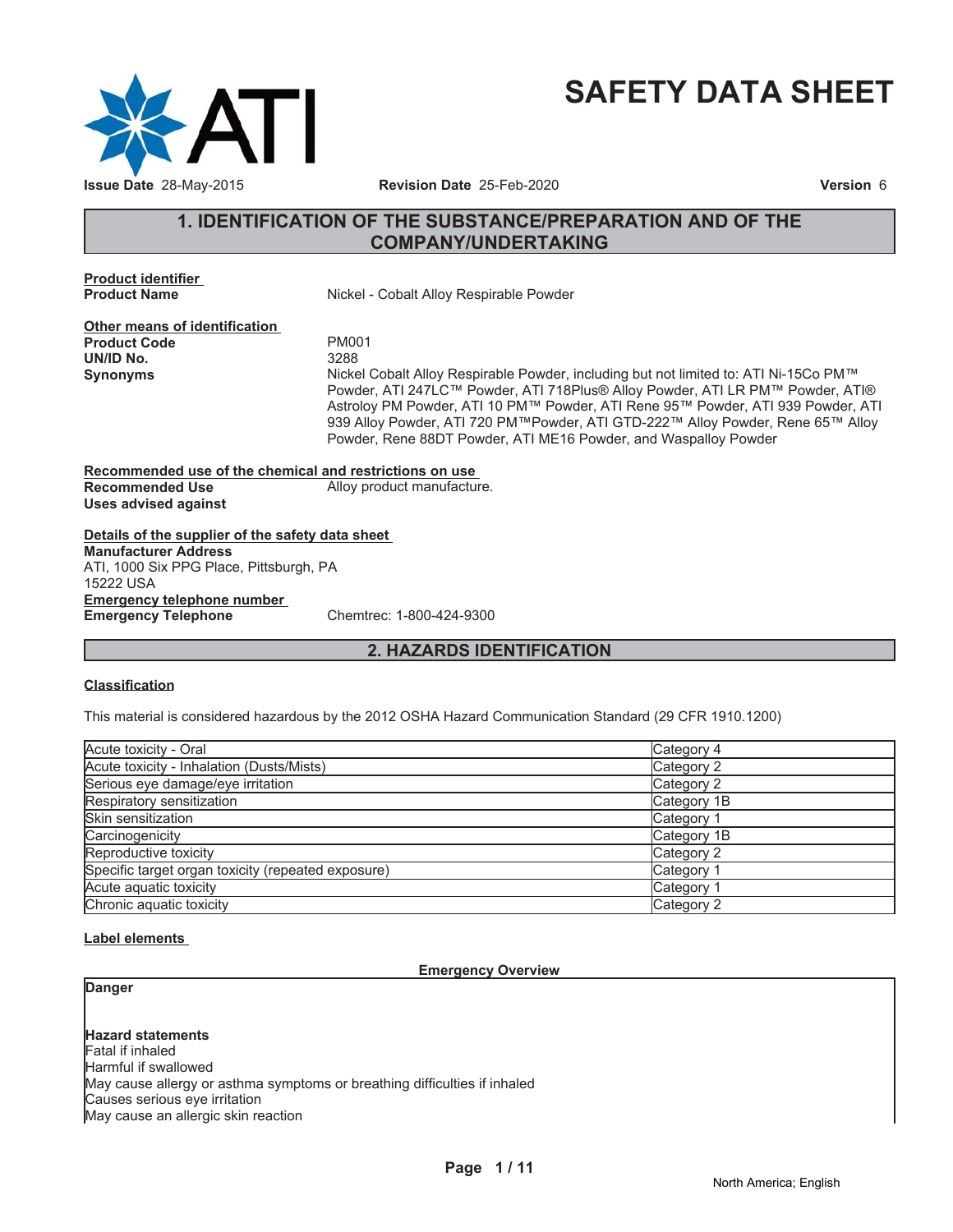

#### **Precautionary Statements - Prevention**

Do not handle until all safety precautions have been read and understood Use personal protective equipment as required Wear protective gloves Wash hands thoroughly after handling Do not eat, drink or smoke when using this product Avoid breathing dust/fume Avoid release to the environment Wear respiratory protection

#### **Precautionary Statements - Response**

Collect spillage If Inhaled: Immediately call a POISON CENTER or doctor/ physician IF IN EYES: Rinse cautiously with water for several minutes. Remove contact lenses, if present and easy to do. Continue rinsing If eye irritation persists: Get medical advice/attention If skin irritation or rash occurs: Get medical advice/attention Wash contaminated clothing before reuse If experiencing respiratory symptoms: Call a POISON CENTER or doctor/physician IF SWALLOWED: Call a POISON CENTER or doctor/physician if you feel unwell

#### **Precautionary Statements - Storage**

Store in a well-ventilated place. Keep container tightly closed

#### **Precautionary Statements - Disposal**

Dispose of contents/container to an approved waste disposal plant

#### **Hazards not otherwise classified (HNOC)**

#### Not applicable

#### **Other Information**

When product is subjected to welding, burning, melting, sawing, brazing, grinding, buffing, polishing, or other similar heat-generating processes, the following potentially hazardous airborne particles and/or fumes may be generated:: Titanium dioxide an IARC Group 2B carcinogen. Hexavalent Chromium (Chromium VI) may cause lung, nasal, and/or sinus cancer. Vanadium pentoxide (V2O5) affects eyes, skin, respiratory system. Soluble molybdenum compounds such as molybdenum trioxide may cause lung irritation.

# **3. COMPOSITION/INFORMATION ON INGREDIENTS**

| <b>Synonyms</b>      | Nickel Cobalt Alloy Respirable Powder, including but not limited to: ATI Ni-15Co PM™<br>Powder, ATI 247LC™ Powder, ATI 718Plus® Alloy Powder, ATI LR PM™ Powder, ATI®<br>Astroloy PM Powder, ATI 10 PM™ Powder, ATI Rene 95™ Powder, ATI 939 Powder, ATI<br>939 Alloy Powder, ATI 720 PM™Powder, ATI GTD-222™ Alloy Powder, Rene 65™ Alloy<br>Powder, Rene 88DT Powder, ATI ME16 Powder, and Waspalloy Powder. |          |
|----------------------|----------------------------------------------------------------------------------------------------------------------------------------------------------------------------------------------------------------------------------------------------------------------------------------------------------------------------------------------------------------------------------------------------------------|----------|
| <b>Chemical Name</b> | <b>CAS No.</b>                                                                                                                                                                                                                                                                                                                                                                                                 | Weight-% |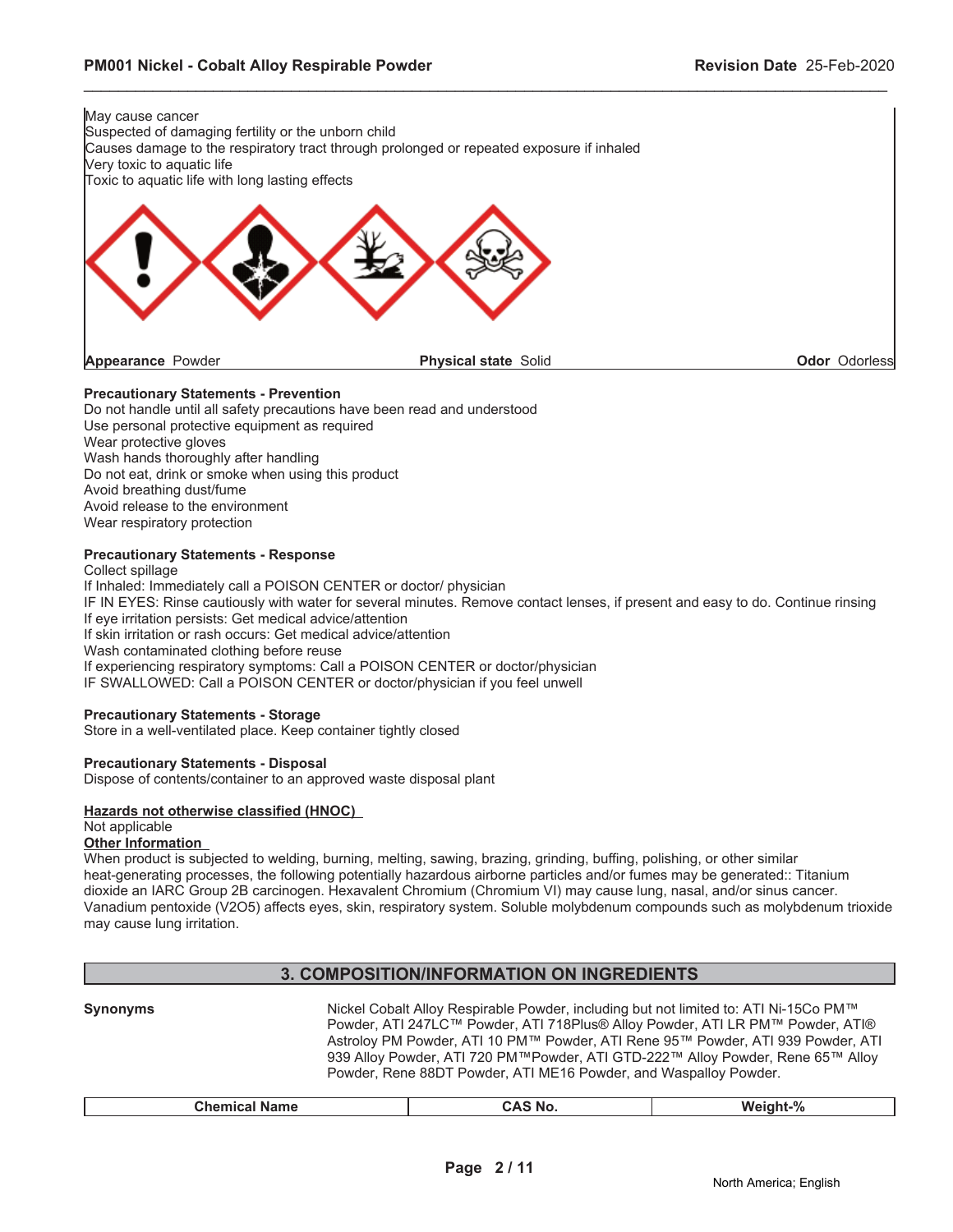#### **PM001 Nickel - Cobalt Alloy Respirable Powder Revision Date** 25-Feb-2020

| Nickel              | 7440-02-0 | 49 - 68    |
|---------------------|-----------|------------|
| Cobalt              | 7440-48-4 | $2.5 - 25$ |
| Chromium            | 7440-47-3 | $8 - 23$   |
| <b>Iron</b>         | 7439-89-6 | $0 - 19$   |
| Molybdenum          | 7439-98-7 | $0 - 10$   |
| Tungsten            | 7440-33-7 | $0 - 10$   |
| Niobium (Columbium) | 7440-03-1 | $0 - 10$   |
| Tantalum            | 7440-25-7 | $0 - 6$    |
| Titanium            | 7440-32-6 | $0 - 6$    |
| Aluminum            | 7429-90-5 | $0 - 6$    |
| Hafnium             | 7440-58-6 | $0 - 2$    |
| Vanadium            | 7440-62-2 | $0 - 2$    |
|                     |           |            |

\_\_\_\_\_\_\_\_\_\_\_\_\_\_\_\_\_\_\_\_\_\_\_\_\_\_\_\_\_\_\_\_\_\_\_\_\_\_\_\_\_\_\_\_\_\_\_\_\_\_\_\_\_\_\_\_\_\_\_\_\_\_\_\_\_\_\_\_\_\_\_\_\_\_\_\_\_\_\_\_\_\_\_\_\_\_\_\_\_\_\_\_\_

#### **4. FIRST AID MEASURES**

**First aid measures**

| Eye contact                                                                | In the case of particles coming in contact with eyes during processing, treat as with any<br>foreign object.                                                                                                                         |  |
|----------------------------------------------------------------------------|--------------------------------------------------------------------------------------------------------------------------------------------------------------------------------------------------------------------------------------|--|
| <b>Skin Contact</b>                                                        | In the case of skin allergic reactions see a physician. Wash off immediately with soap and<br>plenty of water.                                                                                                                       |  |
| <b>Inhalation</b>                                                          | In the case of asthma symptoms or breathing difficulties call a physician. If excessive<br>amounts of smoke, fume, or particulate are inhaled during processing, remove to fresh air<br>and consult a qualified health professional. |  |
| Ingestion                                                                  | IF SWALLOWED: Call a POISON CENTER or doctor/physician if you feel unwell.                                                                                                                                                           |  |
| Most important symptoms and effects, both acute and delayed                |                                                                                                                                                                                                                                      |  |
| <b>Symptoms</b>                                                            | May cause allergic skin reaction. May cause allergy or asthma symptoms or breathing<br>difficulties if inhaled. May cause acute gastrointestinal effects if swallowed.                                                               |  |
| Indication of any immediate medical attention and special treatment needed |                                                                                                                                                                                                                                      |  |
| Note to physicians                                                         | Treat symptomatically.                                                                                                                                                                                                               |  |

# **5. FIRE-FIGHTING MEASURES**

#### **Suitable extinguishing media**

Product not flammable in the form as distributed, flammable as finely divided particles or pieces resulting from processing of this product. Isolate large fires and allow to burn out. Smother small fires with salt (NaCl).

**Unsuitable extinguishing media** Do not spray water on burning metal as an explosion may occur. This explosive characteristic is caused by the hydrogen and steam generated by the reaction of water with the burning material.

#### **Specific hazards arising from the chemical**

Intense heat. Very fine, high surface area material resulting from processing this product may ignite spontaneously at room temperature. WARNING: Fine particles of this product may form combustible dust-air mixtures. Keep particles away from all ignition sources including heat, sparks, and flame. Prevent dust accumulations to minimize combustible dust hazard.

**Hazardous combustion products**Titanium dioxide an IARC Group 2B carcinogen. Hexavalent Chromium (Chromium VI) may cause lung, nasal, and/or sinus cancer. Vanadium pentoxide (V2O5) affects eyes, skin, respiratory system. Soluble molybdenum compounds such as molybdenum trioxide may cause lung irritation.

**Explosion data Sensitivity to Mechanical Impact** None.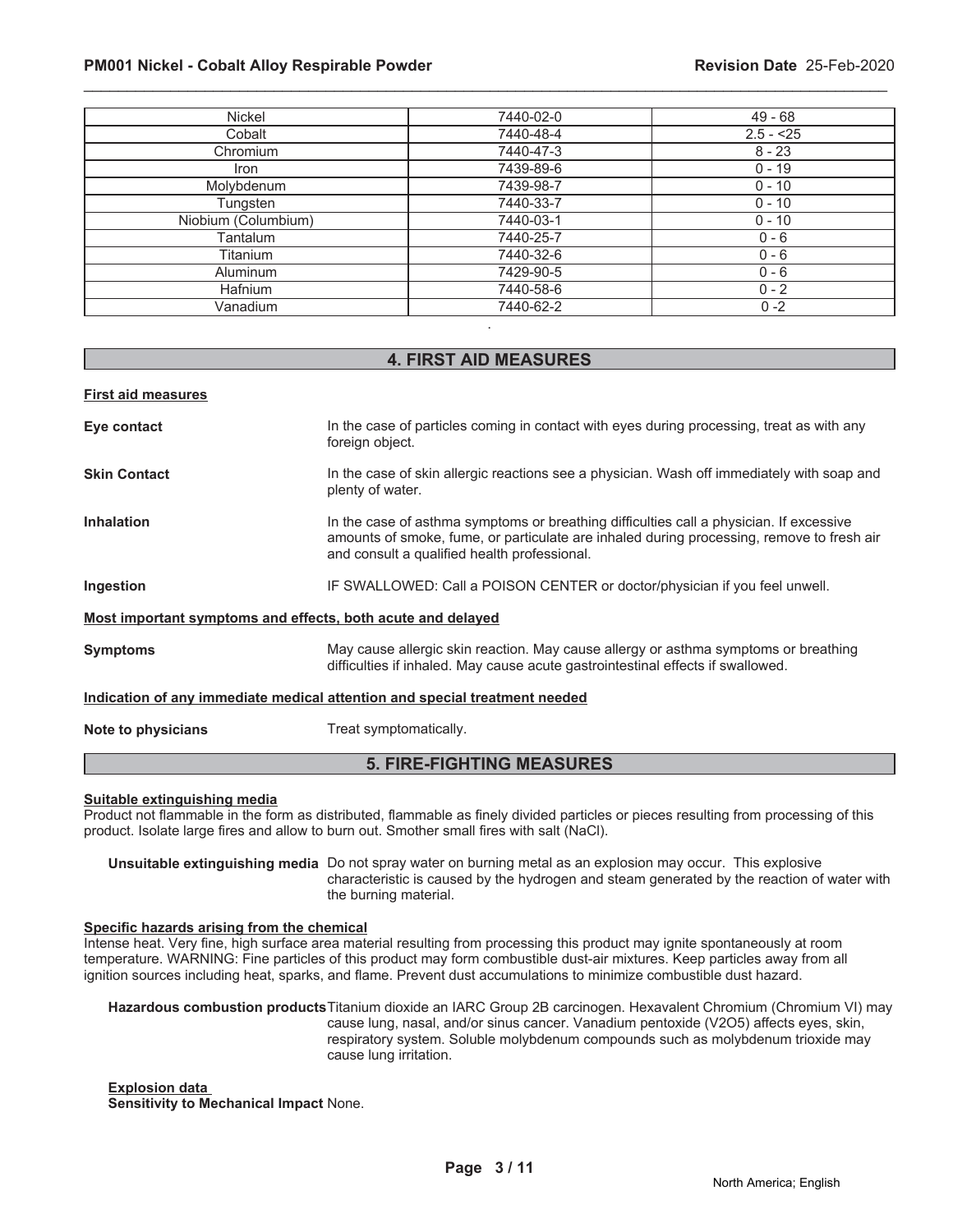#### **Sensitivity to Static Discharge** None.

#### **Protective equipment and precautions for firefighters**

Firefighters should wear self-contained breathing apparatus and full firefighting turnout gear.

|                                                                     | <b>6. ACCIDENTAL RELEASE MEASURES</b>                                                                                                                                                                                                                                                                                                                                                                                                                                                |  |  |
|---------------------------------------------------------------------|--------------------------------------------------------------------------------------------------------------------------------------------------------------------------------------------------------------------------------------------------------------------------------------------------------------------------------------------------------------------------------------------------------------------------------------------------------------------------------------|--|--|
| Personal precautions, protective equipment and emergency procedures |                                                                                                                                                                                                                                                                                                                                                                                                                                                                                      |  |  |
| <b>Personal precautions</b>                                         | Use personal protective equipment as required.                                                                                                                                                                                                                                                                                                                                                                                                                                       |  |  |
| For emergency responders                                            | Use personal protective equipment as required. Follow Emergency Response Guidebook,<br>Guide No. 152, EXCEPT for FIRE follow Emergency Response Guidebook, Guide No. 170.                                                                                                                                                                                                                                                                                                            |  |  |
| <b>Environmental precautions</b>                                    |                                                                                                                                                                                                                                                                                                                                                                                                                                                                                      |  |  |
| <b>Environmental precautions</b>                                    | Collect spillage to prevent release to the environment.                                                                                                                                                                                                                                                                                                                                                                                                                              |  |  |
| Methods and material for containment and cleaning up                |                                                                                                                                                                                                                                                                                                                                                                                                                                                                                      |  |  |
| <b>Methods for containment</b>                                      | Prevent further leakage or spillage if safe to do so.                                                                                                                                                                                                                                                                                                                                                                                                                                |  |  |
| Methods for cleaning up                                             | Sweep or shovel material into dry containers. Avoid creating uncontrolled dust.                                                                                                                                                                                                                                                                                                                                                                                                      |  |  |
|                                                                     | 7. HANDLING AND STORAGE                                                                                                                                                                                                                                                                                                                                                                                                                                                              |  |  |
| <b>Precautions for safe handling</b>                                |                                                                                                                                                                                                                                                                                                                                                                                                                                                                                      |  |  |
| Advice on safe handling                                             | Very fine, high surface area material resulting from grinding, buffing, polishing, or similar<br>processes of this product may ignite spontaneously at room temperature. WARNING: Fine<br>particles resulting from grinding, buffing, polishing, or similar processes of this product may<br>form combustible dust-air mixtures. Keep particles away from all ignition sources including<br>heat, sparks, and flame. Prevent dust accumulations to minimize combustible dust hazard. |  |  |
| Conditions for safe storage, including any incompatibilities        |                                                                                                                                                                                                                                                                                                                                                                                                                                                                                      |  |  |
| <b>Storage Conditions</b>                                           | Keep away from heat, sparks, flame and other sources of ignition (i.e., pilot lights, electric<br>motors and static electricity).                                                                                                                                                                                                                                                                                                                                                    |  |  |
| Incompatible materials                                              | Dissolves in hydrofluoric acid. Ignites in the presence of fluorine. When heated above<br>200°C, reacts exothermically with the following: Chlorine, bromine, halocarbons, carbon<br>tetrachloride, carbon tetrafluoride, and freon.                                                                                                                                                                                                                                                 |  |  |

\_\_\_\_\_\_\_\_\_\_\_\_\_\_\_\_\_\_\_\_\_\_\_\_\_\_\_\_\_\_\_\_\_\_\_\_\_\_\_\_\_\_\_\_\_\_\_\_\_\_\_\_\_\_\_\_\_\_\_\_\_\_\_\_\_\_\_\_\_\_\_\_\_\_\_\_\_\_\_\_\_\_\_\_\_\_\_\_\_\_\_\_\_

# **8. EXPOSURE CONTROLS/PERSONAL PROTECTION**

#### **Control parameters**

| <b>Chemical Name</b>             | <b>ACGIH TLV</b>                                                                                               | <b>OSHA PEL</b>                                                       |
|----------------------------------|----------------------------------------------------------------------------------------------------------------|-----------------------------------------------------------------------|
| Nickel<br>7440-02-0              | TWA: $1.5 \text{ mg/m}^3$ inhalable fraction                                                                   | TWA: 1 $mq/m3$                                                        |
| Cobalt<br>7440-48-4              | TWA: 0.02 mg/m <sup>3</sup> TWA: 0.02 mg/m <sup>3</sup> Co                                                     | TWA: $0.1 \text{ mg/m}^3$ dust and fume                               |
| Chromium<br>7440-47-3            | TWA: $0.5$ mg/m <sup>3</sup>                                                                                   | TWA: 1 $mq/m3$                                                        |
| Iron<br>7439-89-6                |                                                                                                                |                                                                       |
| Tungsten<br>7440-33-7            | STEL: 10 mg/m <sup>3</sup> STEL: 10 mg/m <sup>3</sup> W<br>TWA: 5 mg/m <sup>3</sup> TWA: 5 mg/m <sup>3</sup> W | (vacated) STEL: 10 mg/m <sup>3</sup> (vacated) STEL:<br>10 mg/m $3$ W |
| Niobium (Columbium)<br>7440-03-1 |                                                                                                                |                                                                       |
| Molybdenum<br>7439-98-7          | TWA: 10 $mg/m3$ inhalable fraction<br>TWA: 3 mg/m <sup>3</sup> respirable fraction                             |                                                                       |
| Titanium                         |                                                                                                                |                                                                       |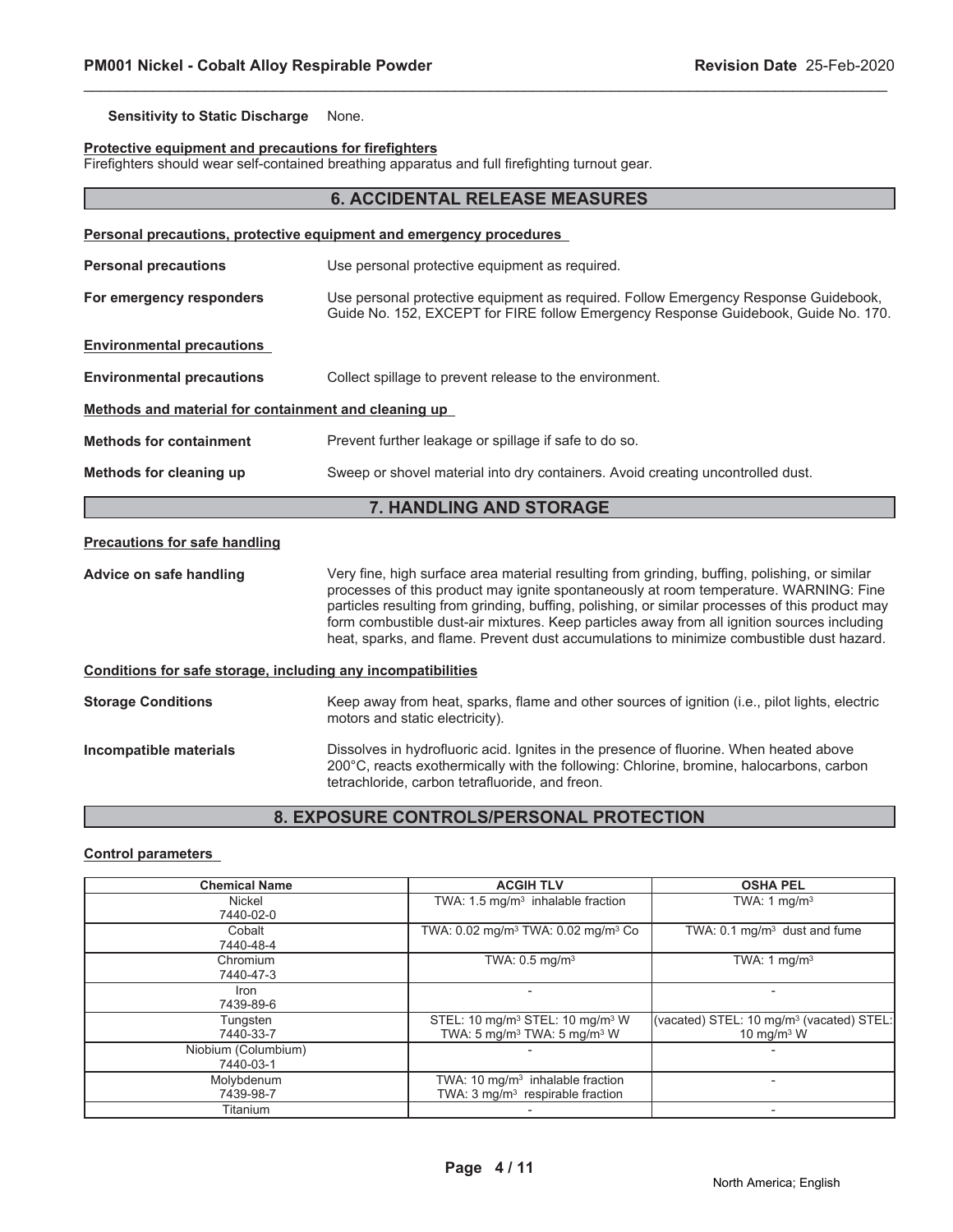| 7440-32-6 |                                                        |                                                     |
|-----------|--------------------------------------------------------|-----------------------------------------------------|
| Tantalum  |                                                        | TWA: $5 \text{ mg/m}^3$                             |
| 7440-25-7 |                                                        |                                                     |
| Aluminum  | TWA: 1 $mg/m3$ respirable fraction                     | TWA: $15 \text{ mg/m}^3$ total dust                 |
| 7429-90-5 |                                                        | TWA: $5 \text{ mg/m}^3$ respirable fraction         |
| Vanadium  |                                                        | Ceiling: 0.5 mg/m <sup>3</sup> V2O5 respirable dust |
| 7440-62-2 |                                                        | Ceiling: 0.1 mg/m <sup>3</sup> V2O5 fume            |
| Hafnium   | TWA: $0.5 \text{ mg/m}^3$ TWA: $0.5 \text{ mg/m}^3$ Hf | TWA: $0.5$ mg/m <sup>3</sup>                        |
| 7440-58-6 |                                                        |                                                     |

#### **Appropriate engineering controls**

| <b>Engineering Controls</b>           | Avoid generation of uncontrolled particles.                                                                                                                                                                                                                                                                                                                                                                         |  |
|---------------------------------------|---------------------------------------------------------------------------------------------------------------------------------------------------------------------------------------------------------------------------------------------------------------------------------------------------------------------------------------------------------------------------------------------------------------------|--|
|                                       | Individual protection measures, such as personal protective equipment                                                                                                                                                                                                                                                                                                                                               |  |
| <b>Eye/face protection</b>            | When airborne particles may be present, appropriate eye protection is recommended. For<br>example, tight-fitting goggles, foam-lined safety glasses or other protective equipment that<br>shield the eyes from particles.                                                                                                                                                                                           |  |
| Skin and body protection              | Fire/flame resistant/retardant clothing may be appropriate during hot work with the product.<br>Wear protective gloves.                                                                                                                                                                                                                                                                                             |  |
| <b>Respiratory protection</b>         | Product contains respirable cobalt. When particulates/fumes/gases are generated and if<br>exposure limits are exceeded or irritation is experienced, proper approved respiratory<br>protection should be worn. Positive-pressure supplied air respirators may be required for<br>high airborne contaminant concentrations. Respiratory protection must be provided in<br>accordance with current local regulations. |  |
| <b>General Hygiene Considerations</b> | Handle in accordance with good industrial hygiene and safety practice.                                                                                                                                                                                                                                                                                                                                              |  |

# **9. PHYSICAL AND CHEMICAL PROPERTIES**

# **Information on basic physical and chemical properties**

| <b>Physical state</b><br>Appearance<br>Color                                                      | Solid<br>Powder<br>Metallic gray or silver | Odor<br><b>Odor threshold</b>                                                                                                                     | Odorless<br>Not applicable |
|---------------------------------------------------------------------------------------------------|--------------------------------------------|---------------------------------------------------------------------------------------------------------------------------------------------------|----------------------------|
| <b>Property</b><br>pН<br>Melting point / freezing point<br>Boiling point / boiling range          | Values<br>1320-1400 °C / 2560-2800 °F      | Remarks • Method<br>Not applicable                                                                                                                |                            |
| <b>Flash point</b><br><b>Evaporation rate</b>                                                     |                                            | Not applicable                                                                                                                                    |                            |
| Flammability (solid, gas)                                                                         |                                            | Product not flammable in the form as distributed,<br>flammable as finely divided particles or pieces<br>resulting from processing of this product |                            |
| <b>Flammability Limit in Air</b><br><b>Upper flammability limit:</b><br>Lower flammability limit: | $\overline{\phantom{a}}$                   |                                                                                                                                                   |                            |
| Vapor pressure<br>Vapor density                                                                   |                                            | Not applicable<br>Not applicable                                                                                                                  |                            |
| <b>Specific Gravity</b><br><b>Water solubility</b>                                                | $8.0 - 8.5$<br>Insoluble                   |                                                                                                                                                   |                            |
| Solubility in other solvents<br><b>Partition coefficient</b><br><b>Autoignition temperature</b>   |                                            | Not applicable<br>Not applicable                                                                                                                  |                            |
| <b>Decomposition temperature</b><br><b>Kinematic viscosity</b>                                    |                                            | Not applicable<br>Not applicable                                                                                                                  |                            |
| <b>Dynamic viscosity</b><br><b>Explosive properties</b>                                           | Not applicable<br>Not applicable           | Not applicable                                                                                                                                    |                            |
| <b>Oxidizing properties</b>                                                                       |                                            |                                                                                                                                                   |                            |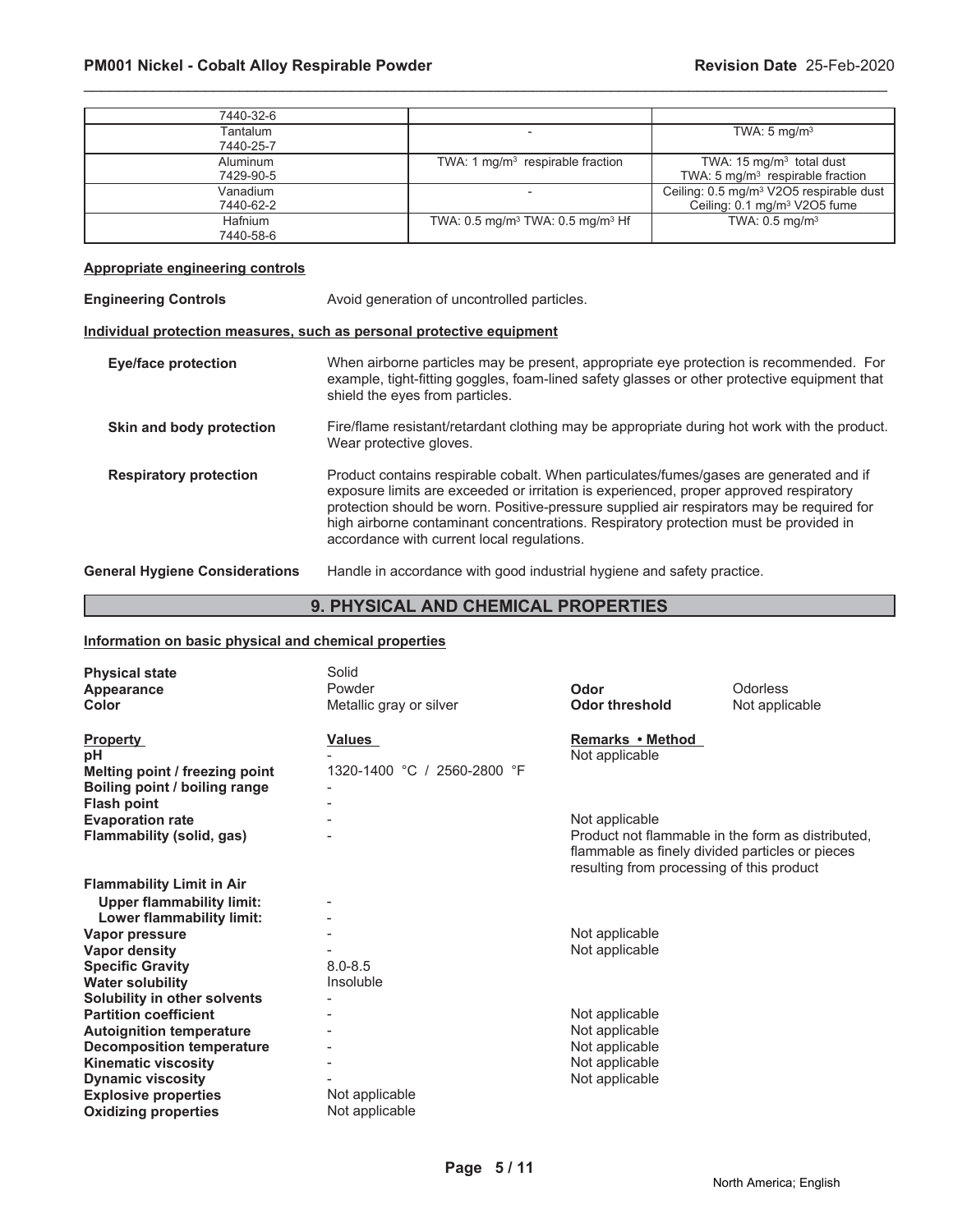#### **Other Information**

| Softening point         |                |
|-------------------------|----------------|
| <b>Molecular weight</b> |                |
| <b>VOC Content (%)</b>  | Not applicable |
| <b>Density</b>          |                |
| <b>Bulk density</b>     |                |

# **10. STABILITY AND REACTIVITY**

\_\_\_\_\_\_\_\_\_\_\_\_\_\_\_\_\_\_\_\_\_\_\_\_\_\_\_\_\_\_\_\_\_\_\_\_\_\_\_\_\_\_\_\_\_\_\_\_\_\_\_\_\_\_\_\_\_\_\_\_\_\_\_\_\_\_\_\_\_\_\_\_\_\_\_\_\_\_\_\_\_\_\_\_\_\_\_\_\_\_\_\_\_

#### **Reactivity**

Not applicable

#### **Chemical stability**

Stable under normal conditions.

#### **Possibility of Hazardous Reactions**

None under normal processing.

Hazardous polymerization Hazardous polymerization does not occur.

#### **Conditions to avoid**

Dust formation and dust accumulation.

#### **Incompatible materials**

Dissolves in hydrofluoric acid. Ignites in the presence of fluorine. When heated above 200°C, reacts exothermically with the following: Chlorine, bromine, halocarbons, carbon tetrachloride, carbon tetrafluoride, and freon.

#### **Hazardous Decomposition Products**

When product is subjected to welding, burning, melting, sawing, brazing, grinding, buffing, polishing, or other similar heat-generating processes, the following potentially hazardous airborne particles and/or fumes may be generated:. Titanium dioxide an IARC Group 2B carcinogen. Hexavalent Chromium (Chromium VI) may cause lung, nasal, and/or sinus cancer. Vanadium pentoxide (V2O5) affects eyes, skin, respiratory system. Soluble molybdenum compounds such as molybdenum trioxide may cause lung irritation.

# **11. TOXICOLOGICAL INFORMATION**

#### **Information on likely routes of exposure**

#### **Product Information**

| <b>Inhalation</b>   | Cobalt-containing powders may be fatal if inhaled. May cause cancer by inhalation. Causes<br>damage to the respiratory tract through prolonged or repeated exposure if inhaled.<br>Cobalt-containing alloys may cause sensitization by inhalation. |
|---------------------|----------------------------------------------------------------------------------------------------------------------------------------------------------------------------------------------------------------------------------------------------|
| Eye contact         | Causes serious eye irritation.                                                                                                                                                                                                                     |
| <b>Skin Contact</b> | May cause sensitization by skin contact.                                                                                                                                                                                                           |
| Ingestion           | Harmful if swallowed.                                                                                                                                                                                                                              |

| <b>Chemical Name</b>          | Oral LD50         | <b>Dermal LD50</b>       | <b>Inhalation LC50</b> |
|-------------------------------|-------------------|--------------------------|------------------------|
| Nickel<br>7440-02-0           | $> 9000$ mg/kg bw | $\overline{\phantom{0}}$ | $> 10.2$ mg/L          |
| Cobalt<br>7440-48-4           | 550 mg/kg bw      | $>2000$ mg/kg bw         | $< 0.05$ mg/L          |
| <b>Chromium</b><br>17440-47-3 | $>$ 3400 mg/kg bw | -                        | $> 5.41$ mg/L          |
| llron<br>7439-89-6            | 98,600 mg/kg bw   |                          | $> 0.25$ mg/L          |
| Tungsten                      | $>$ 2000 mg/kg bw | $>$ 2000 mg/kg bw        | $> 5.4$ mg/L           |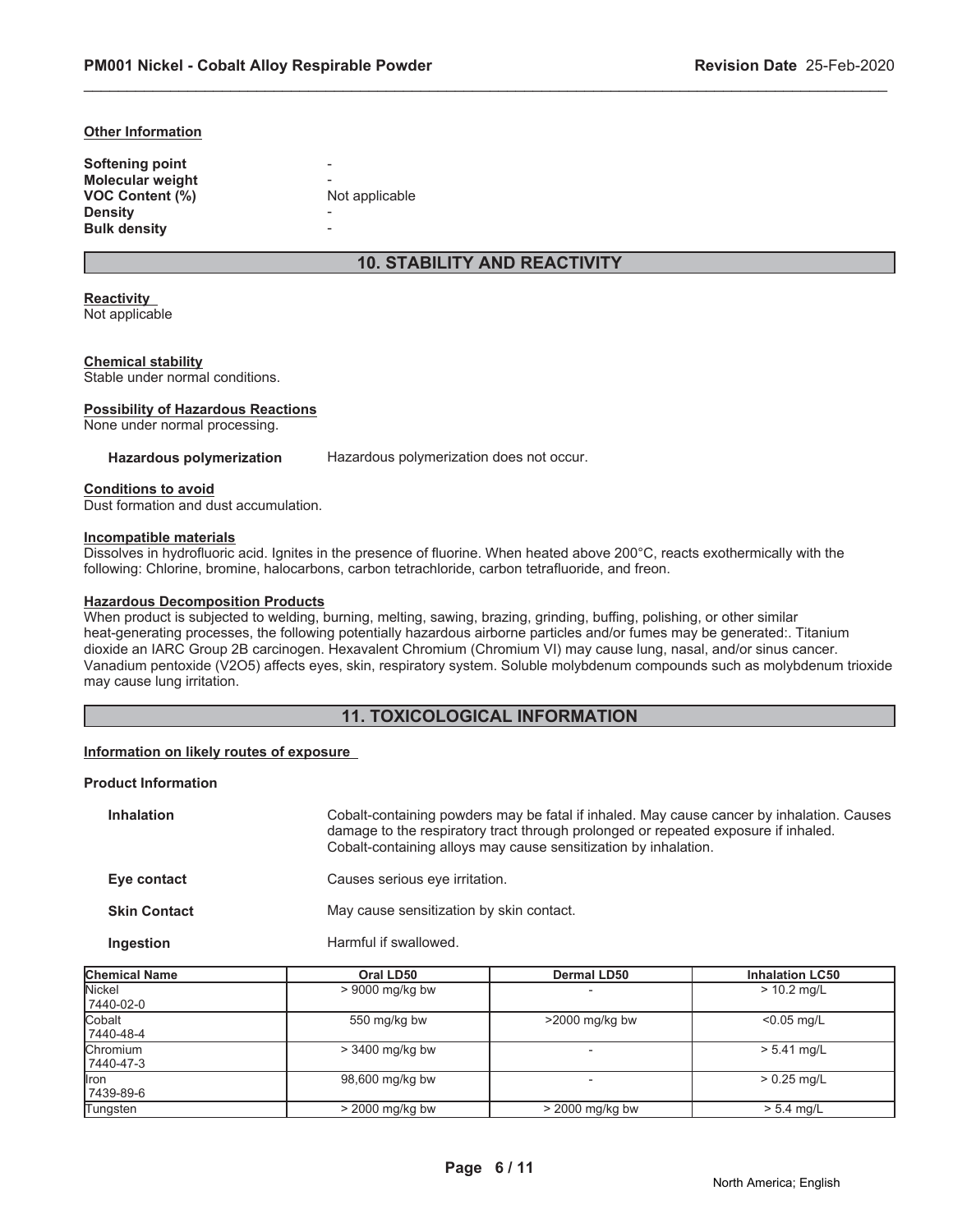| 17440-33-7                       |                     |                   |                          |
|----------------------------------|---------------------|-------------------|--------------------------|
| Niobium (Columbium)<br>7440-03-1 | $> 10,000$ mg/kg bw | > 2000 mg/kg bw   |                          |
| Molybdenum<br>7439-98-7          | $>$ 2000 mg/kg bw   | $>$ 2000 mg/kg bw | $> 5.10$ mg/L            |
| <b>Titanium</b><br>7440-32-6     | > 5000 mg/kg bw     |                   |                          |
| <b>Tantalum</b><br>7440-25-7     | > 2000 mg/kg bw     | $>$ 2000 mg/kg bw | $> 5.18$ mg/L            |
| Aluminum<br>7429-90-5            | 15,900 mg/kg bw     |                   | $> 1$ mg/L               |
| <b>Nanadium</b><br>7440-62-2     | $>$ 2000 mg/kg bw   |                   | $\overline{\phantom{a}}$ |
| Hafnium<br>  7440-58-6           | $> 5000$ mg/kg bw   | $\blacksquare$    | $>4.3$ mg/L              |

#### **Information on toxicological effects**

**Symptoms** May cause sensitization by skin contact. May cause allergy or asthma symptoms or breathing difficulties if inhaled. May cause acute gastrointestinal effects if swallowed.

#### **Delayed and immediate effects as well as chronic effects from short and long-term exposure**

| <b>Acute toxicity</b>             | Harmful if swallowed. Cobalt-containing powders may be fatal if inhaled.<br>Product not classified.         |
|-----------------------------------|-------------------------------------------------------------------------------------------------------------|
| <b>Skin corrosion/irritation</b>  |                                                                                                             |
| Serious eye damage/eye irritation | Causes serious eye irritation.                                                                              |
| <b>Sensitization</b>              | May cause sensitization by skin contact. Cobalt-containing alloys may cause sensitization<br>by inhalation. |
| <b>Germ cell mutagenicity</b>     | Product not classified.                                                                                     |
| Carcinogenicity                   | May cause cancer by inhalation.                                                                             |

| <b>Chemical Name</b> | <b>ACGIH</b> | <b>IARC</b> | <b>NTP</b>             | <b>OSHA</b> |
|----------------------|--------------|-------------|------------------------|-------------|
| <b>Nickel</b>        |              | Group 1     | Known                  | $\lambda$   |
| 7440-02-0            |              | Group 2B    | Reasonably Anticipated |             |
| Cobalt               | A3           | Group 2A    | Known                  |             |
| 7440-48-4            |              | Group 2B    |                        |             |
| <b>Chromium</b>      |              | Group 3     |                        |             |
| 7440-47-3            |              |             |                        |             |

**Reproductive toxicity** Possible risk of impaired fertility.<br>**STOT - single exposure** Product not classified. **STOT - single exposure Aspiration hazard** 

**STOT - repeated exposure** Causes disorder and damage to the: Respiratory System.<br>**Aspiration hazard** Product not classified.

# **12. ECOLOGICAL INFORMATION**

# **Ecotoxicity**

This product as shipped is classified for aquatic chronic toxicity This product as shipped is classified for aquatic acute toxicity

| <b>Chemical Name</b> | Algae/aquatic plants      | <b>Fish</b>                                          | <b>Toxicity to</b>          | Crustacea                   |
|----------------------|---------------------------|------------------------------------------------------|-----------------------------|-----------------------------|
|                      |                           |                                                      | microorganisms              |                             |
| <b>Nickel</b>        | NOEC/EC10 values range    | The 96h LC50s values range                           | The 30 min EC50 of nickel   | The 48h LC50s values range  |
| 7440-02-0            | from $12.3 \mu g/l$ for   | from 0.4 mg Ni/L for                                 | for activated sludge was 33 | from 0.013 mg Ni/L for      |
|                      |                           | Scenedesmus accuminatus   Pimephales promelas to 320 | mg Ni/L.                    | Ceriodaphnia dubia to 4970  |
|                      | to $425 \mu q/l$ for      | mg Ni/L for Brachydanio                              |                             | mg Ni/L for Daphnia magna.  |
|                      | Pseudokirchneriella       | rerio.                                               |                             |                             |
|                      | subcapitata.              |                                                      |                             |                             |
| Cobalt               | The 72 h EC50 of cobalt   | The 96h LC50 of cobalt                               | The 3 h EC50 of cobalt      | The 48 h LC50 of cobalt     |
| 7440-48-4            | dichloride to             | dichloride ranged from 1.5                           | dichloride for activated    | dichloride ranged from 0.61 |
|                      | Pseudokirchneriella       | mg Co/L for Oncorhynchus                             | sludge was 120 mg of Co/L.  | mg Co/L for Ceriodaphnia    |
|                      | subcapitata was 144 ug of | mykiss to 85 mg Co/L for                             |                             | dubia tested in soft,       |
|                      | Co/L.                     | Danio rerio.                                         |                             | DOM-free water to >1800mg   |
|                      |                           |                                                      |                             | Co/L for Tubifex tubifex in |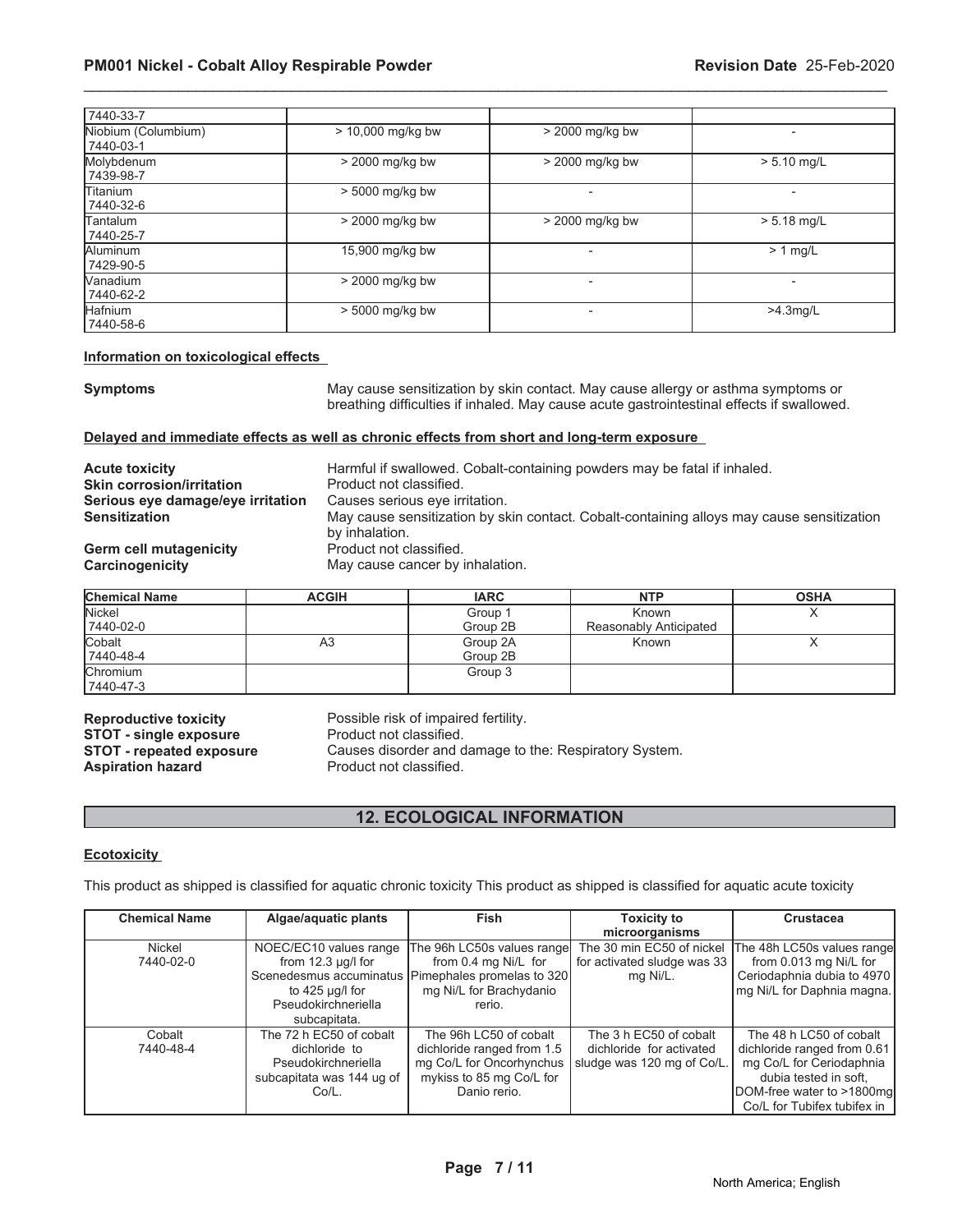|                                  |                                                                                                                                                                                                                    |                                                                                                                                                                                                                     |                                                                                                | very hard water.                                                                                                                                                                                   |
|----------------------------------|--------------------------------------------------------------------------------------------------------------------------------------------------------------------------------------------------------------------|---------------------------------------------------------------------------------------------------------------------------------------------------------------------------------------------------------------------|------------------------------------------------------------------------------------------------|----------------------------------------------------------------------------------------------------------------------------------------------------------------------------------------------------|
| Chromium<br>7440-47-3            |                                                                                                                                                                                                                    |                                                                                                                                                                                                                     |                                                                                                |                                                                                                                                                                                                    |
| Iron<br>7439-89-6                |                                                                                                                                                                                                                    | The 96 h LC50 of 50% iron<br>oxide black in water to Danio<br>rerio was greater than<br>10,000 mg/L.                                                                                                                | The 3 h EC50 of iron oxide<br>for activated sludge was<br>greater than 10,000 mg/L.            | The 48 h EC50 of iron oxide<br>to Daphnia magna was<br>greater than 100 mg/L.                                                                                                                      |
| Tungsten<br>7440-33-7            | The 72 h EC50 of sodium<br>tungstate to<br>Pseudokirchnerella<br>subcapitata was 31.0 mg of<br>W/L.                                                                                                                | The 96 h LC50 of sodium<br>tungstate to Danio rerio was<br>greater than 106 mg of W/L.                                                                                                                              | The 30 min EC50 of sodium<br>tungstate for activated<br>sludge were greater than<br>1000 mg/L. | The 48 h EC50 of sodium<br>tungstate to Daphnia magna<br>was greater than 96 mg of<br>W/L.                                                                                                         |
| Niobium (Columbium)<br>7440-03-1 |                                                                                                                                                                                                                    |                                                                                                                                                                                                                     |                                                                                                |                                                                                                                                                                                                    |
| Molybdenum<br>7439-98-7          | The 72 h EC50 of sodium<br>molybdate dihydrate to<br>Pseudokirchneriella<br>subcapitata was 362.9 mg of<br>Mo/L.                                                                                                   | The 96 h LC50 of sodium<br>molybdate dihydrate to<br>Pimephales promelas was<br>644.2 mg/L                                                                                                                          | The 3 h EC50 of<br>molybdenum trioxide for<br>activated sludge was 820<br>mg/L.                | The 48 h LC50 of sodium<br>molybdate dihydrate to<br>Ceriodaphnia dubia was<br>1,015 mg/L.<br>The 48 h LC50 of sodium<br>molybdate dihydrate to<br>Daphnia magna was greater<br>than 1,727.8 mg/L. |
| Titanium<br>7440-32-6            | The 72 h EC50 of titanium<br>dioxide to<br>Pseudokirchnerella<br>subcapitata was 61 mg of<br><b>TiO2/L.</b>                                                                                                        | The 96 h LC50 of titanium<br>dioxide to Cyprinodon<br>variegatus was greater than<br>10,000 mg of TiO2/L.<br>The 96 h LC50 of titanium<br>dioxide to Pimephales<br>promelas was greater than<br>1,000 mg of TiO2/L. | The 3 h EC50 of titanium<br>dioxide for activated sludge<br>were greater than 1000<br>$mg/L$ . | The 48 h EC50 of titanium<br>dioxide to Daphnia Magna<br>was greater than 1000 mg of<br><b>TiO2/L.</b>                                                                                             |
| Tantalum<br>7440-25-7            |                                                                                                                                                                                                                    |                                                                                                                                                                                                                     |                                                                                                |                                                                                                                                                                                                    |
| Aluminum<br>7429-90-5            | The 96-h EC50 values for<br>reduction of biomass of<br>Pseudokirchneriella<br>subcapitata in AAP-Medium<br>at pH 6, 7, and 8 were<br>estimated as 20.1, 5.4, and<br>150.6 µg/L, respectively, for<br>dissolved Al. | The 96 h LC50 of aluminum<br>to Oncorhynchus mykiss<br>was 7.4 mg of Al/L at pH 6.5<br>and 14.6 mg of Al/L at pH<br>7.5                                                                                             |                                                                                                | The 48-hr LC50 for<br>Ceriodaphnia dubia exposed<br>to Aluminium chloride<br>increased from 0.72 to<br>greater than 99.6 mg/L with<br>water hardness increasing<br>from 25 to 200 mg/L.            |
| Vanadium<br>7440-62-2            | The 72 h EC50 of vanadium<br>pentoxide to Desmodesmus<br>subspicatus was 2,907 ug of<br>V/L.                                                                                                                       | The 96 h LC50 of vanadium<br>pentoxide to Pimephales<br>promelas was 1,850 ug of<br>$V/L$ .                                                                                                                         | The 3 h EC50 of sodium<br>metavanadate for activated<br>sludge was greater than 100<br>mg/L.   | The 48 h EC50 of sodium<br>vanadate to Daphnia magna<br>was 2,661 ug of V/L.                                                                                                                       |
| Hafnium<br>7440-58-6             | The 72 h EC50 of hafnium<br>to Pseudokirchneriella<br>subcapitata was great than 8<br>ug of Hf/L (100% saturated<br>solution).                                                                                     | The 96 h LC50 of Hafnium<br>dioxide in water to Danio<br>rerio was greater than the<br>solubility limit of 0.007 mg<br>$Hf/L$ .                                                                                     |                                                                                                | The 48 h EC50 of Hafnium<br>dioxide to Daphnia magna<br>was greater than the<br>solubility limit of 0.007 mg<br>Hf/L.                                                                              |

#### **Other adverse effects**

# **13. DISPOSAL CONSIDERATIONS**

# **Waste treatment methods**

| <b>Disposal of wastes</b> | Disposal should be in accordance with applicable regional, national and local laws and |
|---------------------------|----------------------------------------------------------------------------------------|
|                           | regulations.                                                                           |
|                           |                                                                                        |

**Contaminated packaging** Disposal should be in accordance with applicable regional, national and local laws and regulations.

| <b>Chemical Name</b>  | <b>RCRA - D Series Wastes</b> |
|-----------------------|-------------------------------|
| Chromium<br>7440-47-3 | 5.0 mg/L regulatory level     |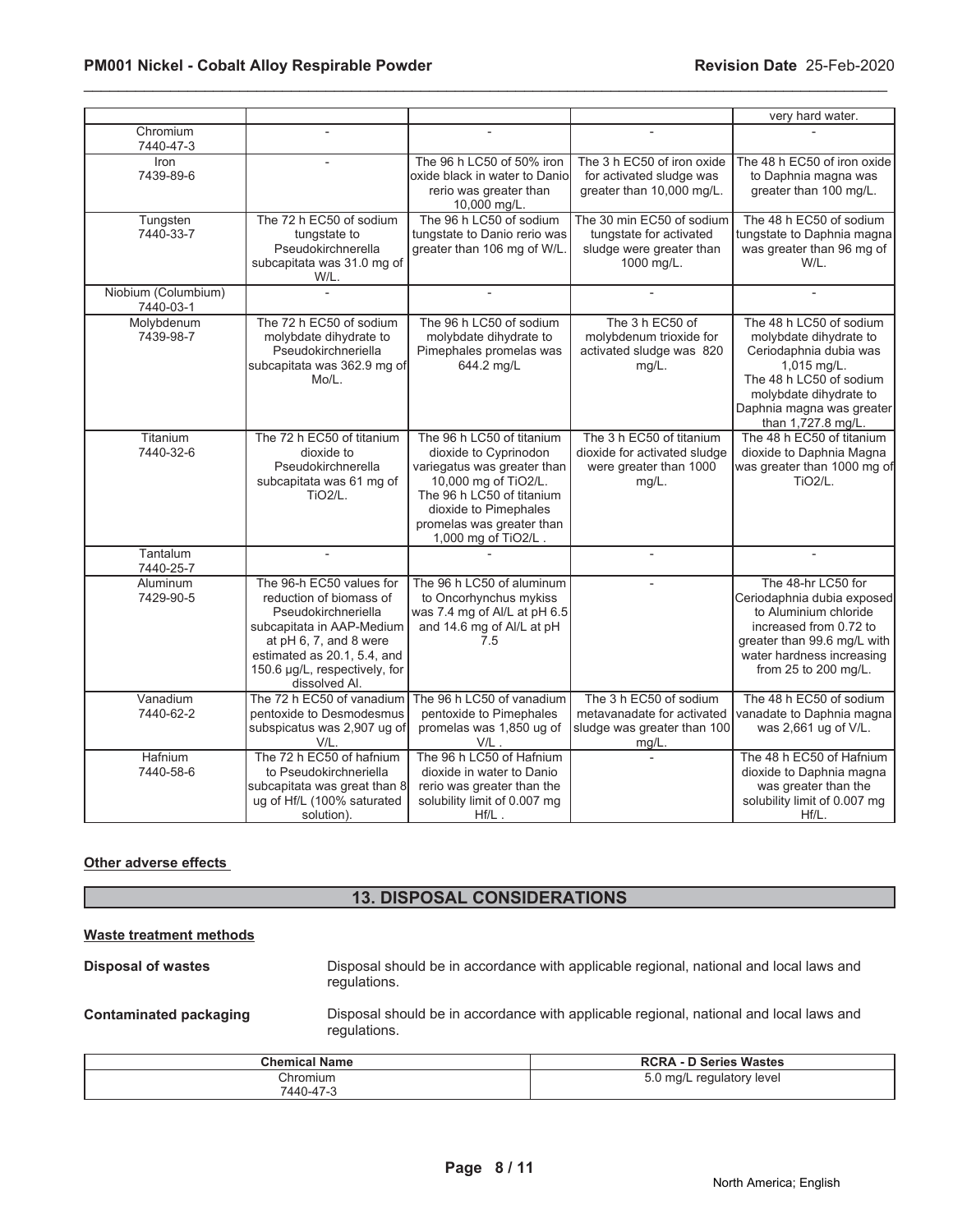This product contains one or more substances that are listed with the State of California as a hazardous waste.

# **14. TRANSPORT INFORMATION**

\_\_\_\_\_\_\_\_\_\_\_\_\_\_\_\_\_\_\_\_\_\_\_\_\_\_\_\_\_\_\_\_\_\_\_\_\_\_\_\_\_\_\_\_\_\_\_\_\_\_\_\_\_\_\_\_\_\_\_\_\_\_\_\_\_\_\_\_\_\_\_\_\_\_\_\_\_\_\_\_\_\_\_\_\_\_\_\_\_\_\_\_\_

| DOT                             | Regulated                                                                                                                                                                                                                               |
|---------------------------------|-----------------------------------------------------------------------------------------------------------------------------------------------------------------------------------------------------------------------------------------|
| UN/ID No.                       | 3288                                                                                                                                                                                                                                    |
| Proper shipping name            | Toxic solid, inorganic, n.o.s. (Nickel/cobalt alloy powder)                                                                                                                                                                             |
| <b>Hazard Class</b>             | 6.1                                                                                                                                                                                                                                     |
| <b>Packing Group</b>            |                                                                                                                                                                                                                                         |
| <b>Reportable Quantity (RQ)</b> | "(RQ)", if quantity with particles smaller than 100 micrometers (0.004 inches) in an<br>individual package equals or exceeds the Reportable Quantity (RQ) of 5000 pounds of<br>chromium, 5000 pounds of copper, or 100 pounds of nickel |
| <b>Special Provisions</b>       | IB8. IP2. IP4. T3. TP33                                                                                                                                                                                                                 |
| <b>Emergency Response Guide</b> | Guide No. 152, except for fire follow Guide No. 170                                                                                                                                                                                     |
| <b>Number</b>                   |                                                                                                                                                                                                                                         |

# **15. REGULATORY INFORMATION**

| <b>International Inventories</b> |                   |
|----------------------------------|-------------------|
| <b>TSCA</b>                      | Complies          |
| <b>DSL/NDSL</b>                  | Complies          |
| <b>EINECS/ELINCS</b>             | Complies          |
| <b>ENCS</b>                      | Complies          |
| <b>IECSC</b>                     | Complies          |
| <b>KECL</b>                      | Complies          |
| <b>PICCS</b>                     | <b>Not Listed</b> |
| <b>AICS</b>                      | <b>Not Listed</b> |

 **Legend:** 

 **TSCA** - United States Toxic Substances Control Act Section 8(b) Inventory

 **DSL/NDSL** - Canadian Domestic Substances List/Non-Domestic Substances List

 **EINECS/ELINCS** - European Inventory of Existing Chemical Substances/European List of Notified Chemical Substances

 **ENCS** - Japan Existing and New Chemical Substances

 **IECSC** - China Inventory of Existing Chemical Substances

 **KECL** - Korean Existing and Evaluated Chemical Substances

 **PICCS** - Philippines Inventory of Chemicals and Chemical Substances

 **AICS** - Australian Inventory of Chemical Substances

# **US Federal Regulations**

# **SARA 313**

Section 313 of Title III of the Superfund Amendments and Reauthorization Act of 1986 (SARA). This product contains a chemical or chemicals which are subject to the reporting requirements of the Act and Title 40 of the Code of Federal Regulations, Part 372

| <b>Chemical Name</b> | <b>CAS No.</b> | Weight-%           | SARA 313 - Threshold Values % |
|----------------------|----------------|--------------------|-------------------------------|
| Nickel - 7440-02-0   | 7440-02-0      | $49 - 68$          |                               |
| Cobalt - 7440-48-4   | 7440-48-4      | $2.5 - 25$         |                               |
| Chromium - 7440-47-3 | 7440-47-3      | $\Omega$<br>o - ∠J |                               |

#### **SARA 311/312 Hazard Categories**

| Acute health hazard               | Yes            |
|-----------------------------------|----------------|
| <b>Chronic Health Hazard</b>      | Yes            |
| Fire hazard                       | N∩             |
| Sudden release of pressure hazard | N <sub>0</sub> |
| <b>Reactive Hazard</b>            | N٥             |

#### **CWA (Clean Water Act)**

This product contains the following substances which are regulated pollutants pursuant to the Clean Water Act (40 CFR 122.21 and 40 CFR 122.42)

| Chemical Name | ∩:W<br>Reportable | <b>CWA</b><br>Pollutants<br><b>Toxic</b> | <b>CWA</b><br>Pollutants<br>- Priority | <b>CWA</b><br>· Hazardous |
|---------------|-------------------|------------------------------------------|----------------------------------------|---------------------------|
|               | ,,,,              |                                          |                                        |                           |
|               |                   |                                          |                                        |                           |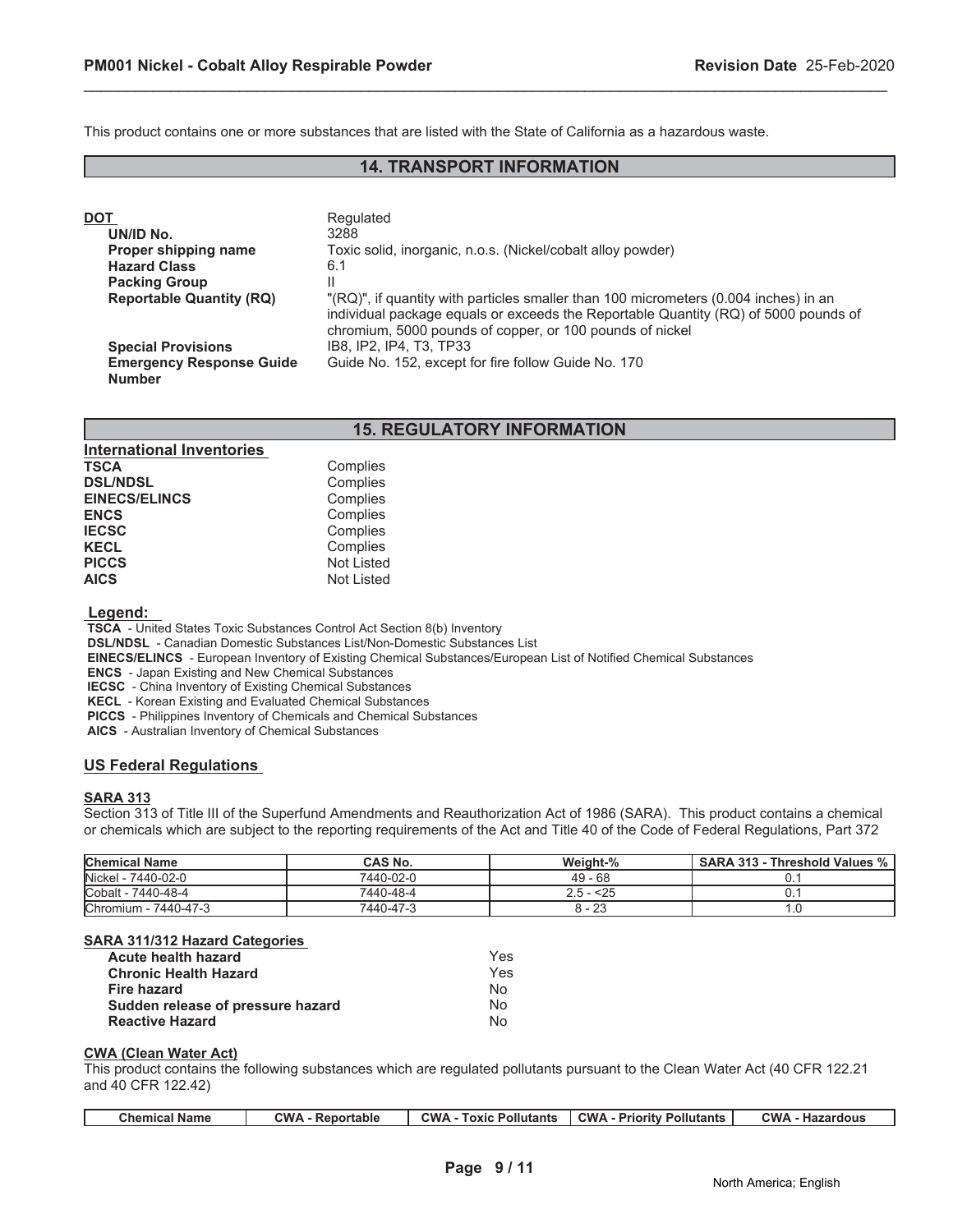|                       | <b>Quantities</b> |   |     | <b>Substances</b> |
|-----------------------|-------------------|---|-----|-------------------|
| Nickel<br>7440-02-0   |                   |   | ,,  |                   |
| Chromium<br>7440-47-3 |                   | , | . . |                   |

# **CERCLA**

This material, as supplied, contains one or more substances regulated as a hazardous substance under the Comprehensive Environmental Response Compensation and Liability Act (CERCLA) (40 CFR 302)

| <b>Chemical Name</b>  | <b>Hazardous Substances RQs</b> |
|-----------------------|---------------------------------|
| Nickel<br>7440-02-0   | 100 lb                          |
| Chromium<br>7440-47-3 | 5000 lb                         |

#### **US State Regulations**

#### **California Proposition 65**

This product contains the Proposition 65 chemicals listed below. Proposition 65 warning label available at ATImetals.com.

| <b>Chemical Name</b>                   | <b>Proposition 65</b><br><b><i><u>Califorr</u></i></b><br>$\ddot{\phantom{1}}$<br>ша |
|----------------------------------------|--------------------------------------------------------------------------------------|
| 7440-02-u<br>$\cdots$<br>Nicke         | `arcinoqon<br>Jai Uli IUU                                                            |
| -<br>0-48-4<br>. 440<br>Cobalt<br>. עד | Carcinogen                                                                           |

#### **U.S. State Right-to-Know Regulations**

| <b>Chemical Name</b>         | <b>New Jersey</b>       | <b>Massachusetts</b> | Pennsylvania |
|------------------------------|-------------------------|----------------------|--------------|
| Nickel<br>7440-02-0          | Χ                       | Х                    | X            |
| Cobalt<br>7440-48-4          | X                       | X                    | X            |
| Chromium<br>7440-47-3        | X                       | X                    | X            |
| Tungsten<br>7440-33-7        | X                       | X                    | X            |
| Molybdenum<br>7439-98-7      | X                       | X                    | X            |
| Titanium<br>7440-32-6        | X                       |                      |              |
| Tantalum<br>7440-25-7        | X                       | X                    | X            |
| <b>Aluminum</b><br>7429-90-5 | X                       | X                    | X            |
| Vanadium<br>7440-62-2        | $\overline{\mathsf{x}}$ | X                    | X            |
| Hafnium<br>7440-58-6         | X                       | X                    | X            |

# **U.S. EPA Label Information**

**EPA Pesticide Registration Number** Not applicable

| <b>16. OTHER INFORMATION</b>      |                                                                  |                           |                                                                                   |                                                     |  |  |
|-----------------------------------|------------------------------------------------------------------|---------------------------|-----------------------------------------------------------------------------------|-----------------------------------------------------|--|--|
| <b>NFPA</b>                       | <b>Health hazards 2</b>                                          | <b>Flammability 0</b>     | Instability 0                                                                     | <b>Physical and Chemical</b><br><b>Properties -</b> |  |  |
| <b>HMIS</b>                       | Health hazards 3 <sup>*</sup>                                    | <b>Flammability 1</b>     | <b>Physical hazards</b> 0                                                         | Personal protection X                               |  |  |
| <b>Chronic Hazard Star Legend</b> |                                                                  | * = Chronic Health Hazard |                                                                                   |                                                     |  |  |
| <b>Issue Date</b>                 | 28-May-2015                                                      |                           |                                                                                   |                                                     |  |  |
| <b>Revision Date</b>              | 25-Feb-2020                                                      |                           |                                                                                   |                                                     |  |  |
| <b>Revision Note</b>              |                                                                  |                           |                                                                                   |                                                     |  |  |
|                                   | SDS sections updated: 1, 2, 3, 4, 5, 7, 8, 9, 10, 11, 12, 14, 15 |                           |                                                                                   |                                                     |  |  |
| Note:                             |                                                                  |                           |                                                                                   |                                                     |  |  |
|                                   |                                                                  |                           | 美しく しょうこうせい こうこうしょう けいけい こうきょう しょくししょう とうこうしょうけい しょうしょう こうしょうしょう しょうしょうしょう しょうしょう |                                                     |  |  |

**The information provided in this safety data sheet is correct to the best of our knowledge, information and belief at the**